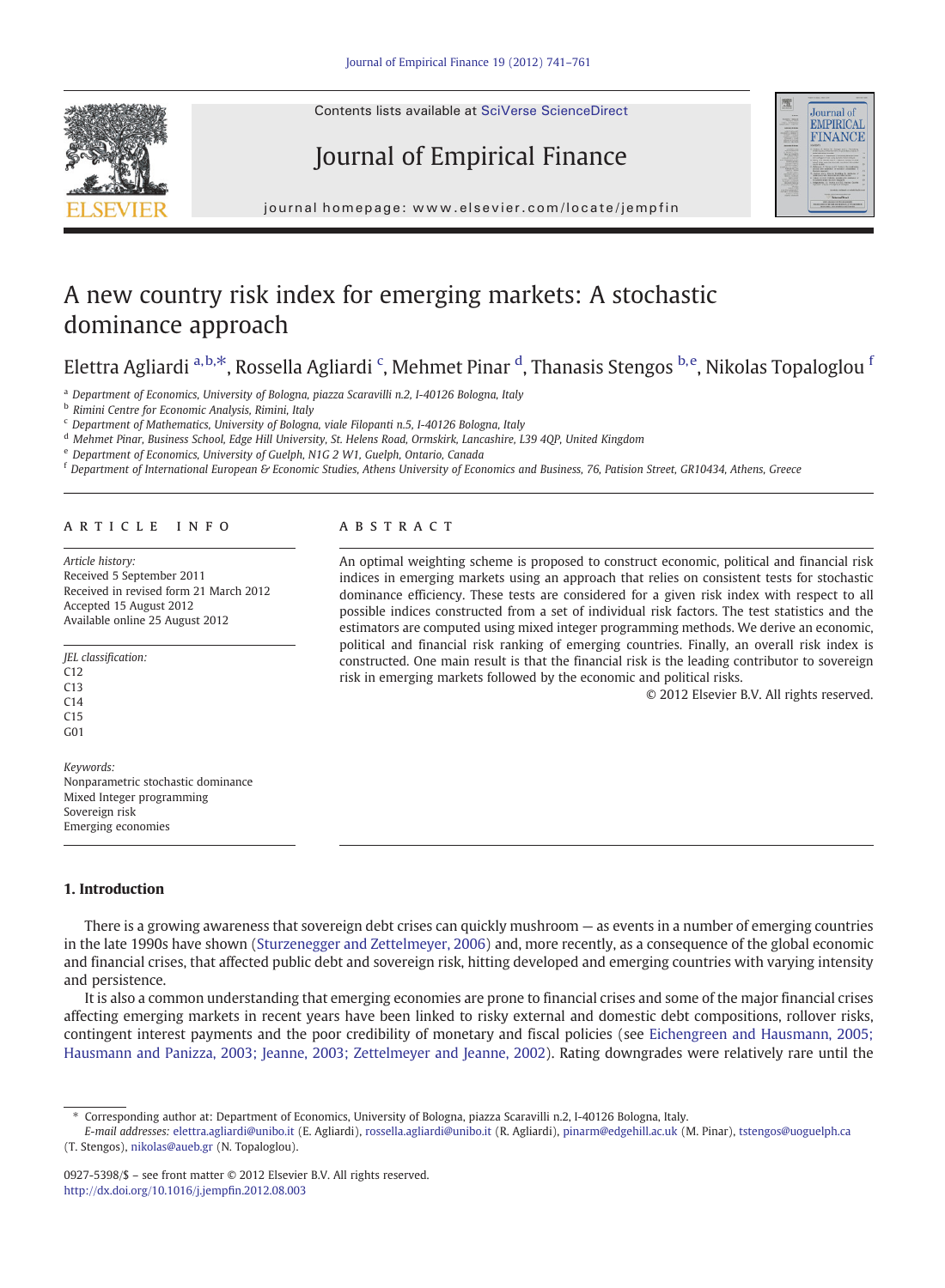1990s, and when they occurred, were of modest size and manageable. Nowadays, the credit quality of the sovereign sector is by far more heterogeneous and unstable.<sup>1</sup> Also in view of the globalized dimension of economic and financial markets, country risk assessment has become a more urgent matter now than ever.

And yet, there is no good understanding of the sources of vulnerability and of the determinants of country risk. Whether the problem is a weak banking sector, an excessive public or private sector external burden, some structural impediment to growth, lack of transparency of a country's political institutions – just to mention a few of the determinants considered by most providers of risk ratings – a satisfactory comprehensive measure of country risk is still to be found. A good index of country risk is also crucial for strengthening the policy response towards economic improvement and sovereign creditworthiness. The objective of our paper is to derive a new country risk index for emerging markets that outperforms the most common existing sovereign risk indicators and, at the same time, allows us to disentangle the contributions of economic, political and financial risk factors.

There are many services measuring country risk. Among the foremost providers of risk ratings, there are: the International Country Risk Guide (ICRG); the Institutional Investors (II); the Business Environment Risk Intelligence (BERI); the Economist Intelligence Unit (EIU); Euromoney; and services of the major rating agencies, that is, Standard and Poor's; Moody's and Fitch. The synopsis in [Fig. 1](#page--1-0) compares these indices.

All the above-mentioned indices are based on arbitrary weighting of the relevant variables and most of them share the conventional wisdom that political risk is the key determinant.

Relatively little research has focused on the construction of a country risk index. [Erb et al. \(1999\)](#page--1-0) explained this lack of academic work, especially for emerging markets, because of the short time series that exist, making it very difficult to produce an accurate evaluation of the characteristics of the market. To the best of our knowledge, the only work analyzing some measures of country risk is [Erb et al. \(1996\).](#page--1-0) They explore the political, economic, financial and composite risk indices from ICRG and the II country credit ratings and provide a comparison of S&P's and Moody's ratings. They find out that rank order correlation is higher between S&P's or Moody's rating and the ICRG financial risk index. Moreover, through the construction of a portfolio of countries that experienced a decrease in risk rating and a portfolio of countries that experienced an increase in risk rating, they investigate whether the risk indices contain information about future expected returns. They find that the financial risk index contains the most information about future expected returns and the political risk contains the least.

A broad literature has studied which factors determine or affect a country's "ability" and "willingness to pay". A first group of contributions investigates the determinants of sovereign credit ratings. In their seminal paper, [Cantor and Packer \(1996a\)](#page--1-0) use regression analysis to measure the relative significance of eight variables that are listed in Moody's and Standard and Poor's reports and show that GDP growth, per capita income, external debt, inflation and indicator variables for economic development and default history are the main determinants of the ratings issued by S&P and Moody's. [Afonso \(2003\)](#page--1-0) updates [Cantor and](#page--1-0) [Packer \(1996a\)](#page--1-0) and finds analogous outcomes. A further updating is in [Afonso et al. \(2011b\),](#page--1-0) where a distinction between shortand long-run determinants of sovereign ratings is introduced. They show that the level of GDP per capita, real GDP growth, public debt level and the government balance sheet have a consistent short-run impact, while the level of external debt and external reserves together with government effectiveness is important long-run determinants. Another set of works examines the relationship between spreads and sovereign ratings. [Cantor and Packer \(1996b\)](#page--1-0) find that agency disagreements over sovereign ratings are quite common and that the rank orderings of sovereign risks implied by market yields frequently differ from the ratings assigned by the agencies. In particular, financial markets seem to be more pessimistic about sovereign credit risk than are the rating agencies, meaning that rating agencies undervalue the perception of financial risk. Such differences of opinion appear to be most extreme for below investment-grade countries. An updated comparison of sovereign ratings is in [Flandreau et al.](#page--1-0) [\(2009\)](#page--1-0) and in [Afonso et al. \(2011a\),](#page--1-0) where possible spillover effects from lower rated countries to higher rated countries are also considered. A recent work, assessing the effect of sovereign credit rating announcements on sovereign CDS spreads for emerging markets, is [Ismailescu and Kazemi \(2010\).](#page--1-0)

There is a large empirical literature based on regression analyses that treat a debt crisis as the dependent variable and a number of economic, political and institutional variables as independent variables. The latter typically include solvency indicators such as the ratio of debt to GDP, GDP growth, the real exchange rate, liquidity indicators and the level of international reserves. Several recent papers, such as [Reinhart \(2002\),](#page--1-0) [Catao and Sutton \(2002\),](#page--1-0) [Reinhart et al. \(2003\),](#page--1-0) [Van Rijckeghem and Weder](#page--1-0) [\(2004\)](#page--1-0), [Kruger and Messmacher \(2004\)](#page--1-0), and [Catao and Kapur \(2004\),](#page--1-0) have included other institutional and political variables, debt history, financing needs indicators and macroeconomic volatility. Some studies investigate the effects of macroeconomic fundamentals on sovereign credit spreads, under the view that a higher yield spread reflects higher risk. [Hilscher and Nosbusch](#page--1-0) [\(2010\)](#page--1-0) focus on terms of trade for emerging markets and examine the relative importance of country-specific and global factors. [Hui and Lo \(2002\)](#page--1-0) develop a model to value defaultable bonds and focus on foreign exchange rates as the main variable to track the credit spreads in some emerging markets. [Eichengreen and Mody \(1998\)](#page--1-0) conclude that changes in market sentiment, not obviously related to fundamentals, have moved the markets by large amounts.

The results from these studies are in keeping with most theories about "the ability to pay" and the "willingness to pay", and stress that sovereign debt risk crises tend to occur more often the higher the debt to GDP ratio, the lower growth, the lower reserves, the higher the financing needs and the worse the quality of the institutions.

 $<sup>1</sup>$  The rising threat of instability from sovereign debt problems worsened conditions in the global financial system recently and is bound to derail the global</sup> recovery, according to the International Monetary Fund, Stability Report: "sovereign risks remain elevated as markets continue to focus on high public debt burdens, unfavorable growth dynamics, increased rollover risks, and linkages to the banking system" (5 Oct 2010).